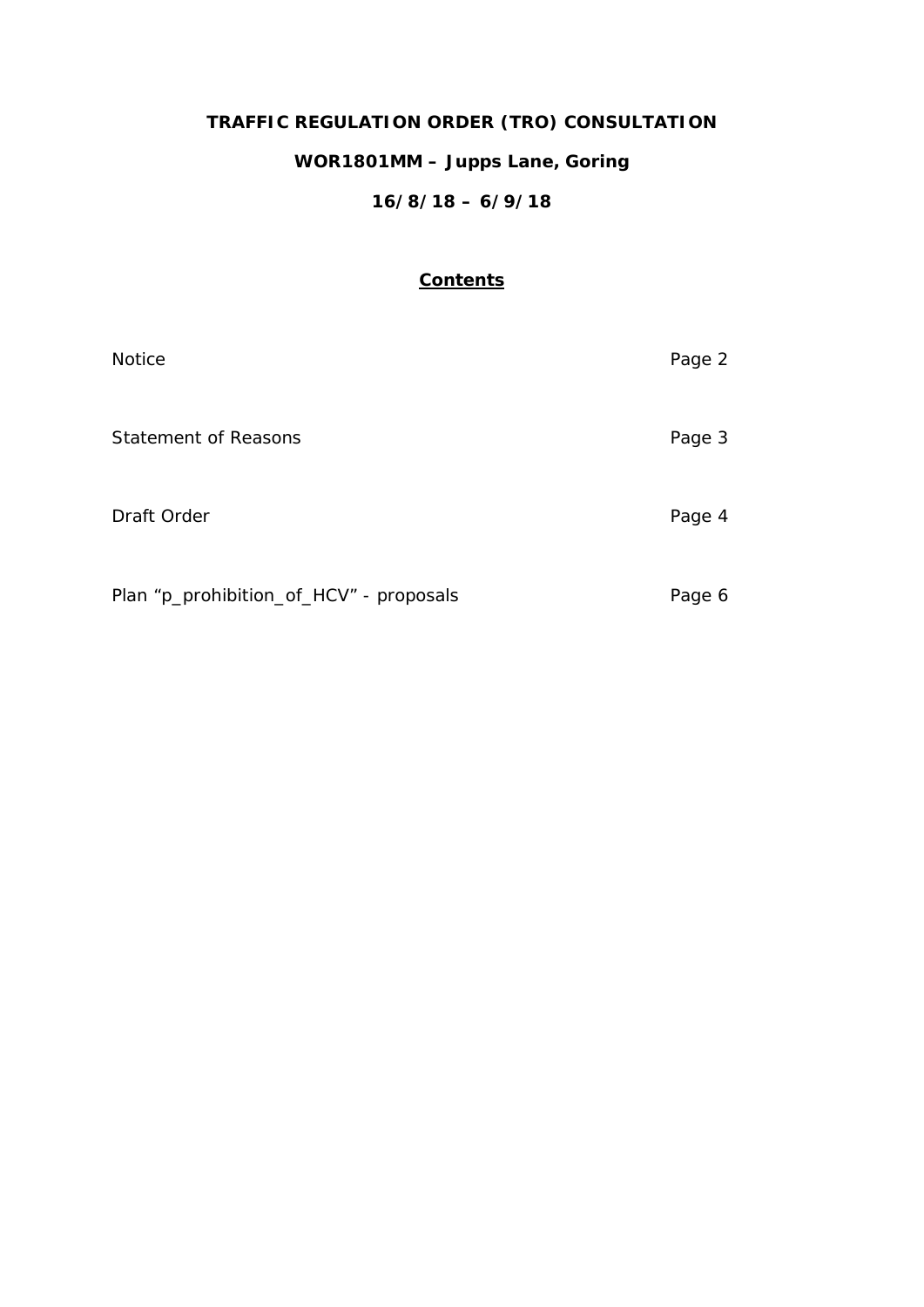# **West Sussex County Council (Worthing: Jupps Lane) (Prohibition of Heavy Commercial Vehicles) Order 2018**

NOTICE is hereby given that West Sussex County Council proposes to make a permanent Traffic Regulation Order under the provisions of the Road Traffic Regulation Act 1984, the effect of which will be to prohibit heavy commercial vehicles from using Jupps Lane between its junction with Goring Way North and its junction with Mulberry Lane.

Full details of the proposals in this notice can be viewed on our website at www.westsussex.gov.uk. The website includes a response form for any comments or objections.

The documents may also be inspected at County Hall Chichester, during normal office hours, and at Goring-By-Sea Library, Mulberry Lane, Goring-By-Sea during normal library opening hours.

Any comments or objections about the proposal must be received before 6 September 2018. These may be submitted via the response form on the website mentioned above, by e-mail to [tro.team@westsussex.gov.uk](mailto:tro.team@westsussex.gov.uk) or in writing to TRO Team, West Sussex County Council, The Grange, Tower Street Chichester, PO19 1RH. For legal reasons, only correspondence including a full name and address will be considered. Please quote reference WOR1801-MM in all correspondence.

Dated this 16th day of August 2018. Director of Law & Assurance, County Hall, Chichester.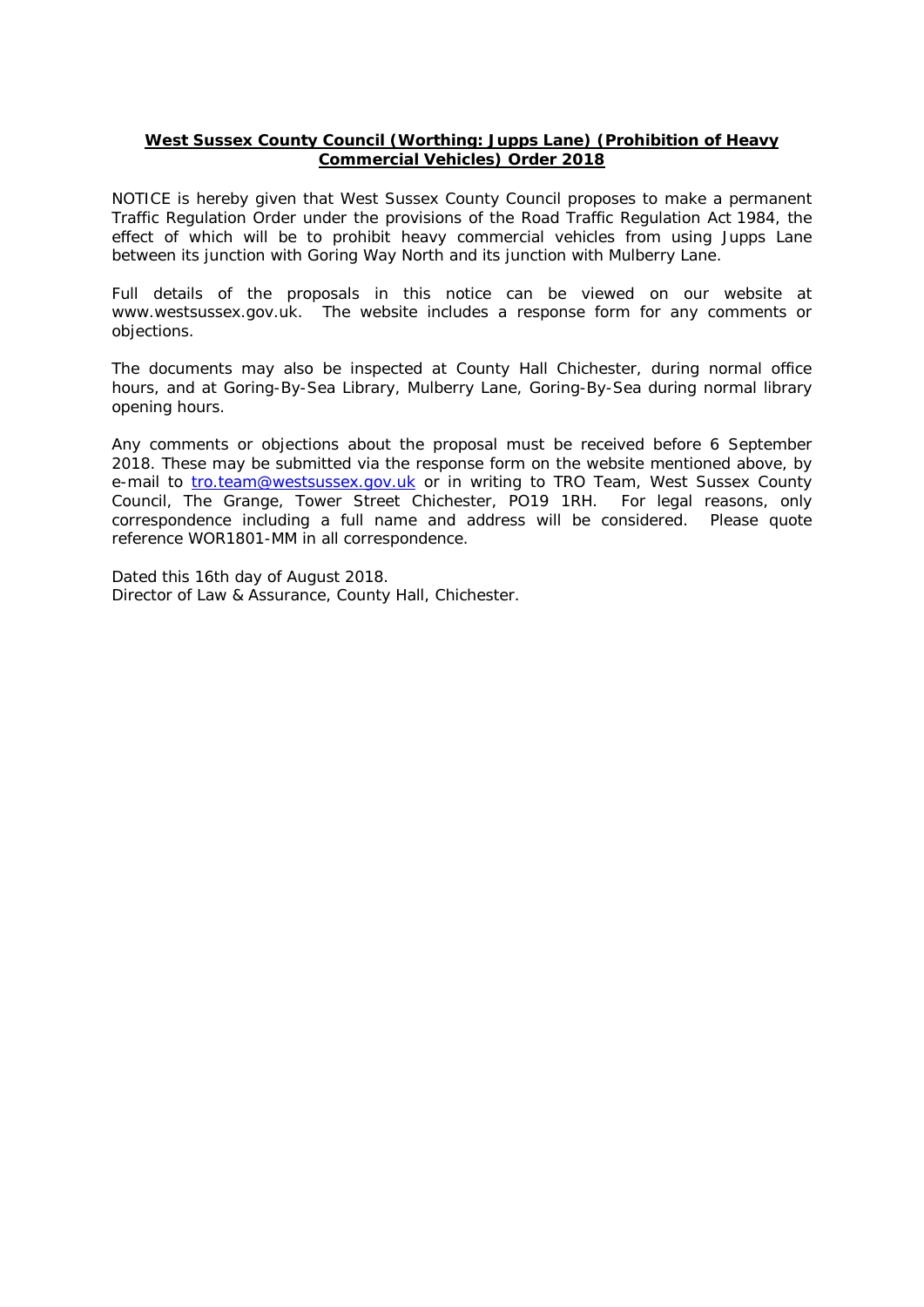# **West Sussex County Council (Worthing: Jupps Lane) (Prohibition of Heavy Commercial Vehicles) Order 2018**

#### **STATEMENT OF REASONS FOR PROPOSING TO MAKE THE ORDER**

West Sussex County Council proposes to make a permanent Traffic Regulation Order that will prohibit heavy commercial vehicles from using Jupps Lane between its junction with Goring Way North and its junction with Mulberry Lane.

The Goring Business Park is located on roads leading from Mulberry Lane and is frequently accessed by lorries. Jupps Lane runs from the A259 to Mulberry Lane and reports have been received that lorries attempting to access the business park via this route have been unable to pass parked cars, on some occasions having to reverse back along the road onto the A259. This manoeuvre is considered dangerous. Damage to parked cars on Jupps Lane has also been reported.

It is proposed to resolve this situation by prohibiting heavy commercial vehicles from using Jupps Lane. Lorry access to Goring Business Park will be retained via Mulberry Lane, which is currently the locally signed route for such vehicles.

The new Order is therefore proposed to avoid danger to persons or traffic using the affected lengths of roads and to facilitate the passage of traffic.

The attached drawing, numbered WOR1801 shows the length of road affected by the proposed prohibition of Heavy Commercial Vehicles.

Director of Law & Assurance 14 June 2018 WOR1801-MM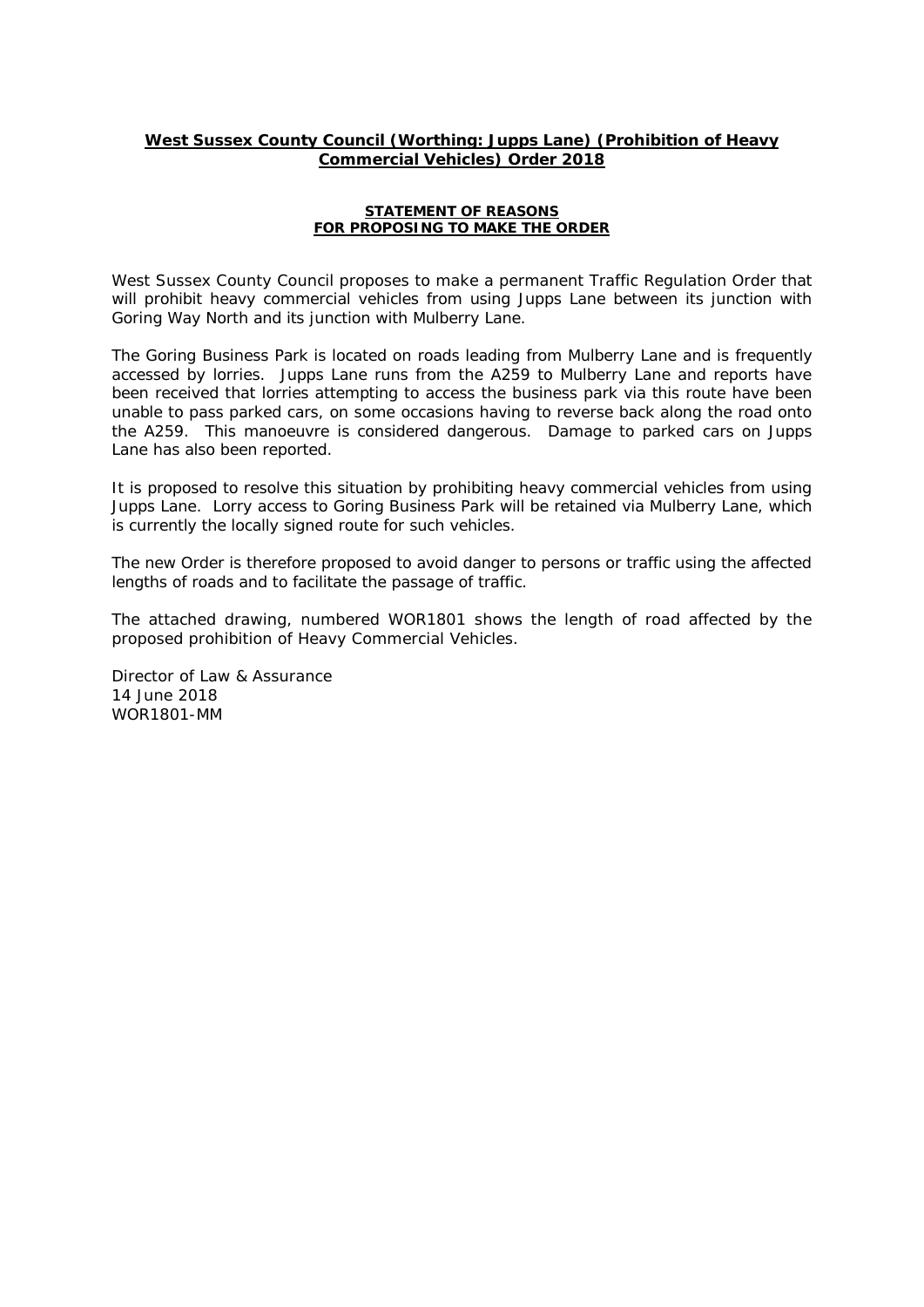## **WEST SUSSEX COUTY COUNCIL (WORTHING: JUPPS LANE) (PROHIBITION OF HEAVY COMMERCIAL VEHICLES) ORDER 2018**

West Sussex County Council in exercise of their powers under Sections 1 (1) 2 (1) and (2), 4 (2), and Part IV of Schedule 9 of the Road Traffic Regulation Act 1984 ("the Act") as amended and of all other enabling powers and after consultation with the Chief Officer of Police in accordance with Part III of Schedule 9 to the Act hereby make the following Order:-

# **PART 1 GENERAL**

- 1. This Order shall come into operation on the \*\* day of \*\*\*\*\*\*\* 2011 and may be cited as "West Sussex County Council (Worthing: Jupps Lane) (Prohibition of Heavy Commercial Vehicles) Order 2018" hereinafter called "this Order".
- 2. The prohibitions imposed by this Order shall be in addition to and not in derogation from any restriction imposed by any regulations made or having effect as if made under the Act or by or under an enactment.

# Interpretation

3. In this Order –

"heavy commercial vehicle" means any goods vehicle which has an operating weight exceeding 7.5 tonnes as defined in Section 138 of the Act;

"public service vehicle" has the same meaning as Section 1 of the Public Passenger Vehicles Act 1981 as Amended.

# **PART 2 Prohibition of Heavy Commercial Vehicles**

- 4. Save as provided in Article 5, no person shall cause or permit any heavy commercial vehicle to proceed in the length of road specified in the Schedule to this Order.
- 5. Nothing in Article 4 shall apply in respect of a vehicle:-
	- (a) a Public Service Vehicle being used in the provision of a local service or carrying passengers for hire or reward or;
	- (b) a Public Service Vehicle being used in the provision of a school bus service or;
	- (c) a Public Service Vehicle being used in the provision of a works bus service; or
	- (d) a vehicle being driven in order to load or unload to or from premises adjacent to the lengths of road specified in the Schedule; or
	- (e) a vehicle being used for the purpose of agriculture in connection with land adjacent to the roads specified in the Schedule or for the conveyance or haulage of timber felled upon that land; or
	- (f) a vehicle used in connection with any building operation or demolition in or on land adjacent to the roads in the Schedule, or for the removal of any obstruction to traffic in those roads or the laying erection, alteration or repair in or near to those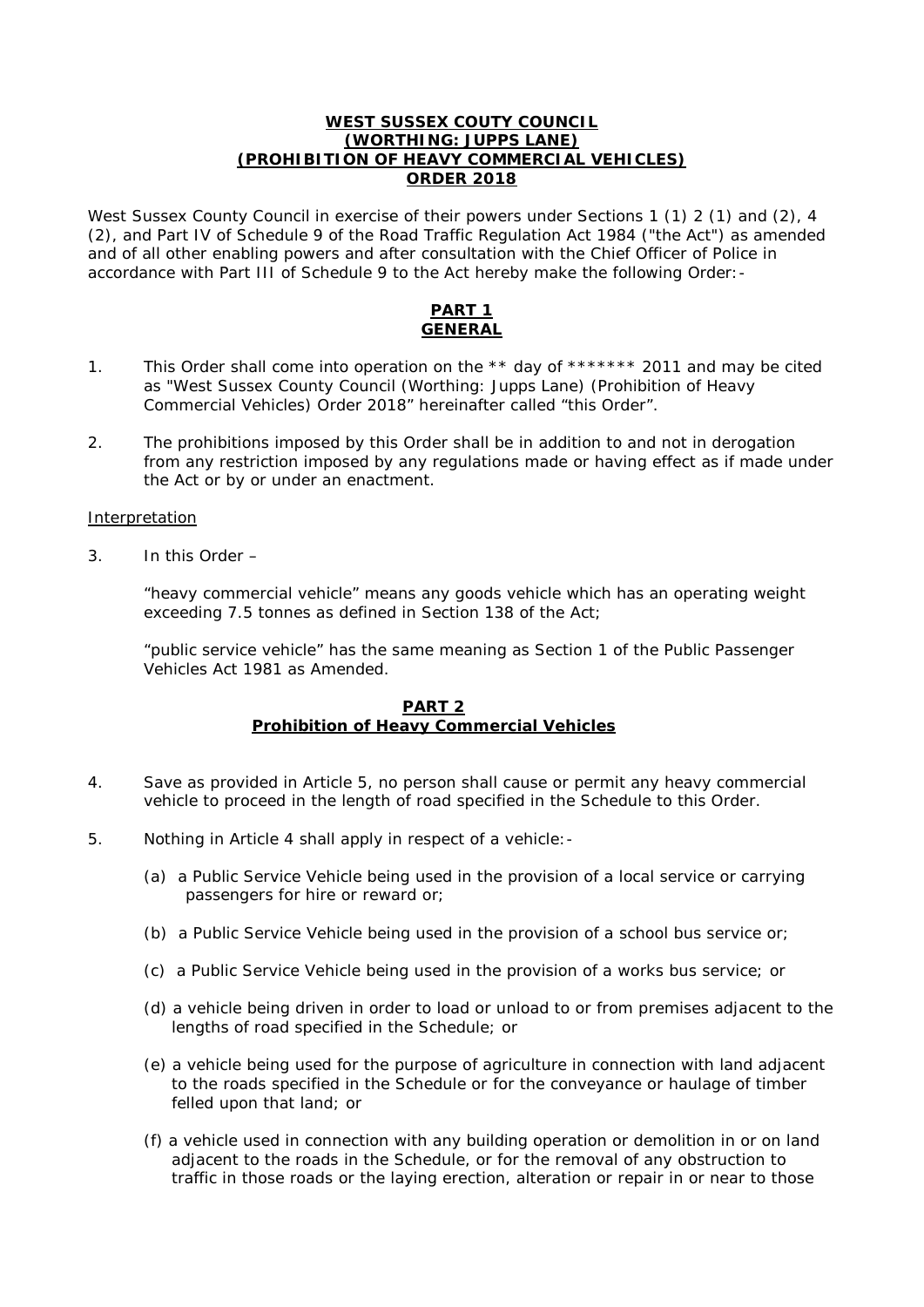roads of any sewer or of any main, pipe or apparatus for the provision of gas, water, electricity or telecommunications; or

- (g) a vehicle being used by the Fire Brigade, Police or Ambulance Services in the event of an emergency.
- (h) a vehicle being garaged, serviced or repaired at any premises situated on or adjacent to the lengths of roads specified in the Schedule; or
- (i) a vehicle being used by a local authority in pursuance of statutory powers or duties; or
- (j) a vehicle being used for the conveyance of goods for sale from the vehicle; or
- (k) a vehicle proceeding as directed by a police constable in uniform.

### **SCHEDULE Prohibition of Heavy Commercial Vehicles**

### **Road In Worthing Prohibited Manoeuvre**

Jupps Lane **From the northern kerbline of Goring Way North**, to its junction with Mulberry Lane

| THE Common Seal of THE<br>WEST SUSSEX COUNTY COUNCIL<br>was hereto affixed the |      |  |
|--------------------------------------------------------------------------------|------|--|
| day of                                                                         | 2018 |  |
| <b>Authorised Signatory</b>                                                    |      |  |
| File No: WOR1801-MM                                                            |      |  |